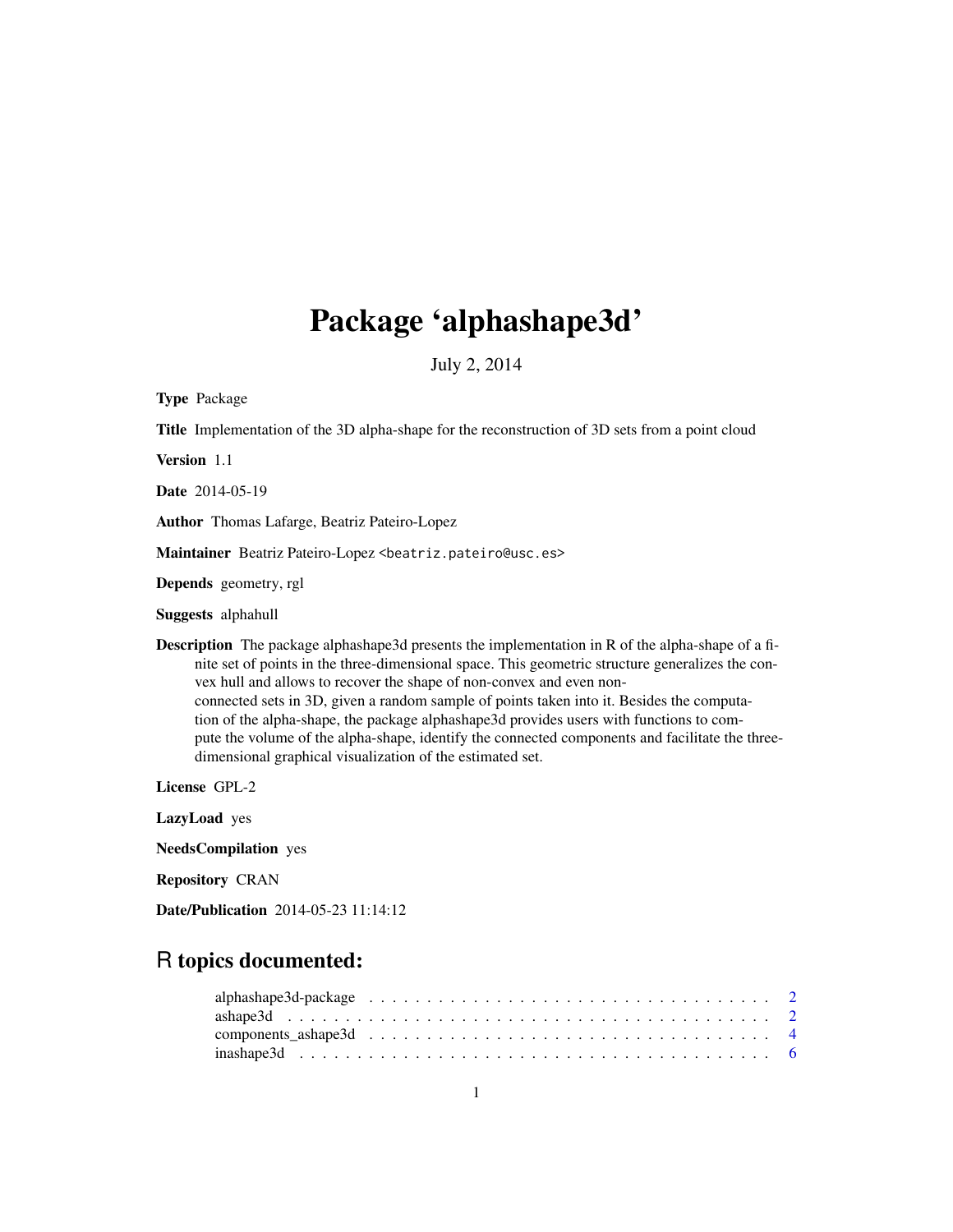#### <span id="page-1-0"></span>2 ashape3d as a shape 3d as follows: the contract of the contract of the contract of the contract of the contract of the contract of the contract of the contract of the contract of the contract of the contract of the contr

| Index |  |  |  |  |  |  |  |  |  |  |  |  |  |  |  | 12 |
|-------|--|--|--|--|--|--|--|--|--|--|--|--|--|--|--|----|

alphashape3d-package *Computation of the 3D* α*-shape*

#### Description

The package alphashape3d presents the implementation in R of the  $\alpha$ -shape of a finite set of points in the three-dimensional space. This geometric structure generalizes the convex hull and allows to recover the shape of non-convex and even non-connected sets in 3D, given a random sample of points taken into it. Besides the computation of the  $\alpha$ -shape, the package alphashape3d provides users with functions to compute the volume of the  $\alpha$ -shape, identify the connected components and facilitate the three-dimensional graphical visualization of the estimated set.

# Details

| Package:  | alphashape3d |
|-----------|--------------|
| Type:     | Package      |
| Version:  | 1.1          |
| Date:     | 2014-05-19   |
| License:  | $GPL-2$      |
| LazyLoad: | yes          |

#### Author(s)

Thomas Lafarge, Beatriz Pateiro-Lopez.

Maintainers: Beatriz Pateiro-Lopez <br/>beatriz.pateiro@usc.es>

#### References

Edelsbrunner, H., Mucke, E. P. (1994). Three-Dimensional Alpha Shapes. *ACM Transactions on Graphics*, 13(1), pp.43-72.

<span id="page-1-1"></span>ashape3d *3D* α*-shape computation*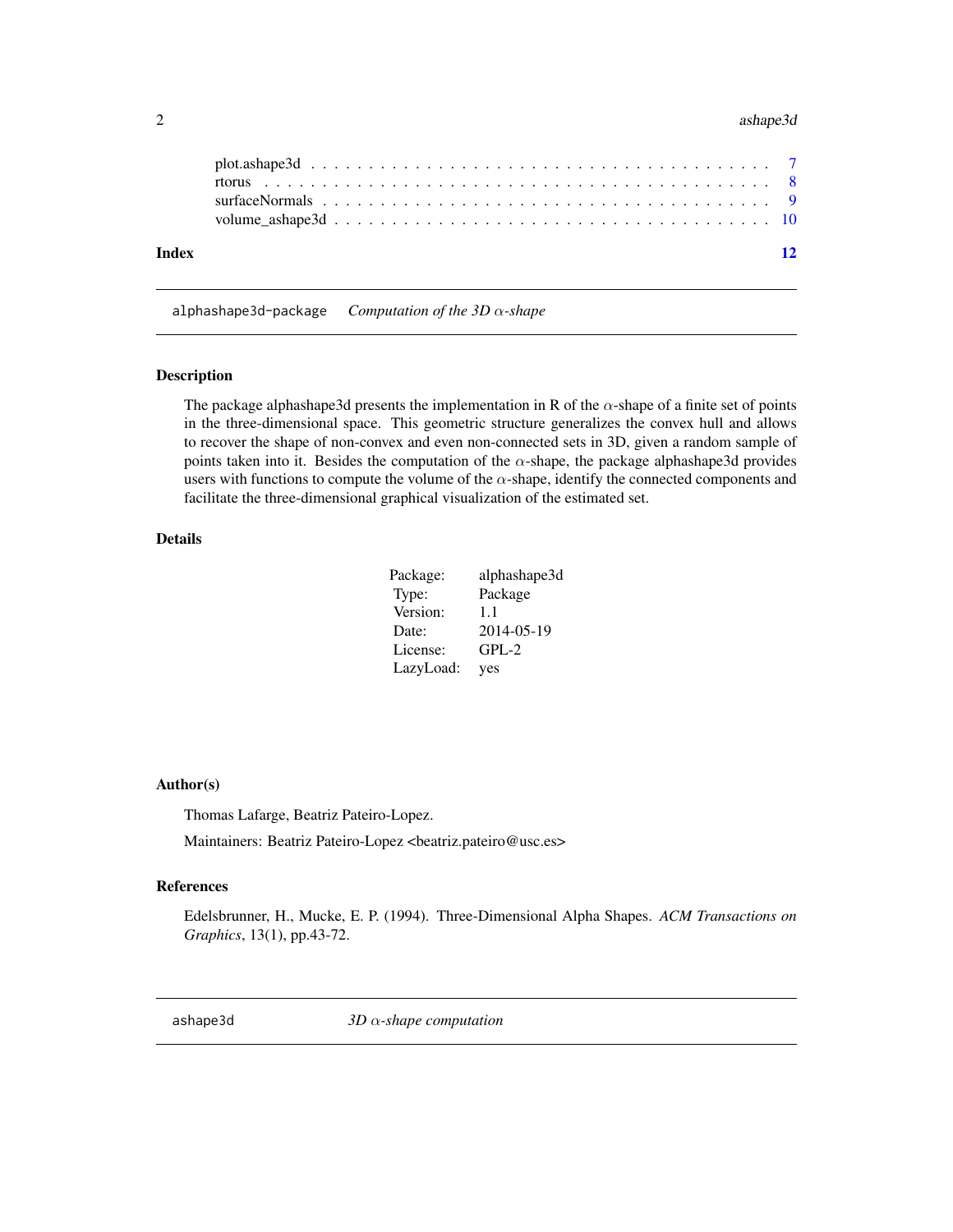#### ashape3d 3

# Description

This function calculates the 3D  $\alpha$ -shape of a given sample of points in the three-dimensional space for  $\alpha > 0$ .

# Usage

```
ashape3d(x, alpha, pert = FALSE,eps = 1e-09)
```
# Arguments

| x     | A 3-column matrix with the coordinates of the input points. Alternatively, an<br>object of class "ashape 3d" can be provided, see Details.              |
|-------|---------------------------------------------------------------------------------------------------------------------------------------------------------|
| alpha | A single value or vector of values for $\alpha$ .                                                                                                       |
| pert  | Logical. If the input points are not in general position and pert it set to TRUE<br>the observations are perturbed by adding random noise, see Details. |
| eps   | Scaling factor used for data perturbation when the input points are not in general<br>position, see Details.                                            |

# Details

If x is an object of class "ashape3d", then ashape3d does not recompute the 3D Delaunay triangulation (it reduces the computational cost).

If the input points x are not in general position and pert is set to TRUE, the function adds random noise to the data. The noise is generated from a normal distribution with mean zero and standard deviation eps\*sd(x).

#### Value

An object of class "ashape3d" with the following components (see Edelsbrunner and Mucke (1994) for notation):

| tetra  | For each tetrahedron of the 3D Delaunay triangulation, the matrix tetra stores<br>the indices of the sample points defining the tetrahedron (columns 1 to 4), a value<br>that defines the intervals for which the tetrahedron belongs to the $\alpha$ -complex<br>(column 5) and for each $\alpha$ a value (1 or 0) indicating whether the tetrahedron<br>belongs to the $\alpha$ -shape (columns 6 to last).                                                                                                                                                                                                                                                                                                                                                                                                                                                                                                                                                                                                            |
|--------|--------------------------------------------------------------------------------------------------------------------------------------------------------------------------------------------------------------------------------------------------------------------------------------------------------------------------------------------------------------------------------------------------------------------------------------------------------------------------------------------------------------------------------------------------------------------------------------------------------------------------------------------------------------------------------------------------------------------------------------------------------------------------------------------------------------------------------------------------------------------------------------------------------------------------------------------------------------------------------------------------------------------------|
| triang | For each triangle of the 3D Delaunay triangulation, the matrix triang stores the<br>indices of the sample points defining the triangle (columns 1 to 3), a value $(1)$<br>or 0) indicating whether the triangle is on the convex hull (column 4), a value<br>$(1 \text{ or } 0)$ indicating whether the triangle is attached or unattached (column 5),<br>values that define the intervals for which the triangle belongs to the $\alpha$ -complex<br>(columns 6 to 8) and for each $\alpha$ a value (0, 1, 2 or 3) indicating, respectively, that<br>the triangle is not in the $\alpha$ -shape or it is interior, regular or singular (columns<br>9 to last). As defined in Edelsbrunner and Mucke (1994), a simplex in the $\alpha$ -<br>complex is interior if it does not belong to the boundary of the $\alpha$ -shape. A<br>simplex in the $\alpha$ -complex is regular if it is part of the boundary of the $\alpha$ -shape<br>and bounds some higher-dimensional simplex in the $\alpha$ -complex. A simplex in |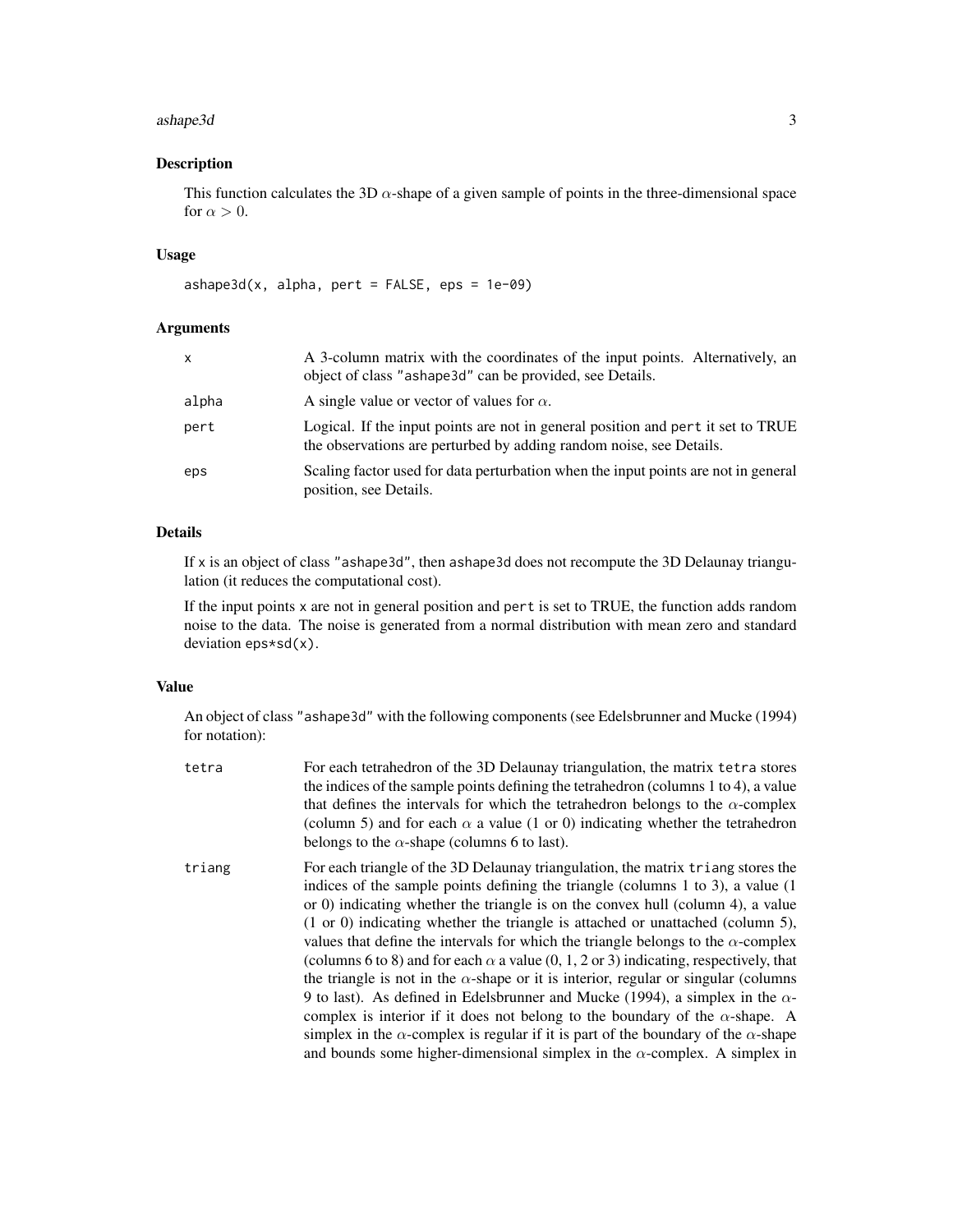<span id="page-3-0"></span>

|        | the $\alpha$ -complex is singular if it is part of the boundary of the $\alpha$ -shape but does<br>not bounds any higher-dimensional simplex in the $\alpha$ -complex.                                                                                                                                                                                                                                                                                                                                                                                                                                                              |
|--------|-------------------------------------------------------------------------------------------------------------------------------------------------------------------------------------------------------------------------------------------------------------------------------------------------------------------------------------------------------------------------------------------------------------------------------------------------------------------------------------------------------------------------------------------------------------------------------------------------------------------------------------|
| edge   | For each edge of the 3D Delaunay triangulation, the matrix edge stores the<br>indices of the sample points defining the edge (columns 1 and 2), a value (1<br>or 0) indicating whether the edge is on the convex hull (column 3), a value $(1 \text{ or } 0)$<br>0) indicating whether the edge is attached or unattached (column 4), values that<br>define the intervals for which the edge belongs to the $\alpha$ -complex (columns 5 to<br>7) and for each $\alpha$ a value (0, 1, 2 or 3) indicating, respectively, that the edge is<br>not in the $\alpha$ -shape or it is interior, regular or singular (columns 8 to last). |
| vertex | For each sample point, the matrix vertex stores the index of the point (column<br>1), a value $(1 \text{ or } 0)$ indicating whether the point is on the convex hull (column<br>2), values that define the intervals for which the point belongs to the $\alpha$ -complex<br>(columns 3 and 4) and for each $\alpha$ a value (1, 2 or 3) indicating, respectively, if<br>the point is interior, regular or singular (columns 5 to last).                                                                                                                                                                                            |
| X      | A 3-column matrix with the coordinates of the original sample points.                                                                                                                                                                                                                                                                                                                                                                                                                                                                                                                                                               |
| alpha  | A single value or vector of values of $\alpha$ .                                                                                                                                                                                                                                                                                                                                                                                                                                                                                                                                                                                    |
| xpert  | A 3-column matrix with the coordinates of the perturbated sample points (only<br>when the input points are not in general position and pert is set to TRUE).                                                                                                                                                                                                                                                                                                                                                                                                                                                                        |

#### References

Edelsbrunner, H., Mucke, E. P. (1994). Three-Dimensional Alpha Shapes. *ACM Transactions on Graphics*, 13(1), pp.43-72.

# Examples

```
T1 <- rtorus(1000, 0.5, 2)
T2 \le rtorus(1000, 0.5, 2, ct = c(2, 0, 0), rotx = pi/2)
x \leftarrow \text{rbind(T1, T2)}# Value of alpha
alpha <- 0.25
# 3D alpha-shape
ashape3d.obj \leq ashape3d(x, alpha = alpha)
plot(ashape3d.obj)
# For new values of alpha, we can use ashape3d.obj as input (faster)
alpha \leq -c(0.15, 1)ashape3d.obj <- ashape3d(ashape3d.obj, alpha = alpha)
plot(ashape3d.obj, indexAlpha = 2:3)
```
<span id="page-3-1"></span>components\_ashape3d *Connected subsets computation*

# Description

This function calculates and clusters the different connected components of the  $\alpha$ -shape of a given sample of points in the three-dimensional space.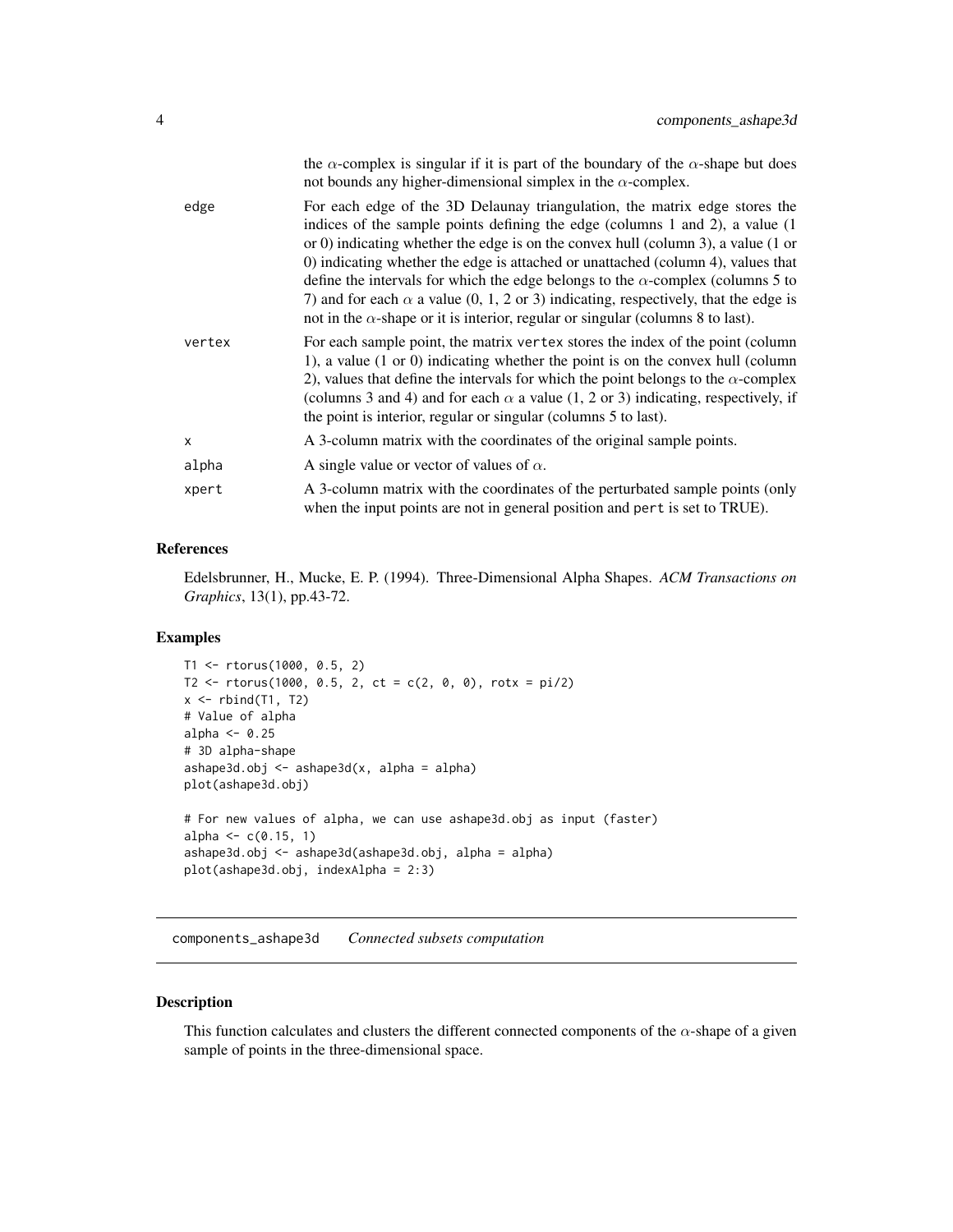#### <span id="page-4-0"></span>Usage

```
components_ashape3d(as3d, indexAlpha = 1)
```
#### Arguments

| as3d       | An object of class "ashape 3d" that represents the $\alpha$ -shape of a given sample of<br>points in the three-dimensional space, see ashape 3d. |
|------------|--------------------------------------------------------------------------------------------------------------------------------------------------|
| indexAlpha | A single value or vector with the indexes of as 3d \$ alpha that should be used for<br>the computation, see Details.                             |

#### Details

The function components\_ashape3d computes the connected components of the  $\alpha$ -shape for each value of  $\alpha$  in as3d\$alpha[indexAlpha] when indexAlpha is numeric.

If indexAlpha="all" or indexAlpha="ALL" then the function computes the connected components of the  $\alpha$ -shape for all values of  $\alpha$  in as3d\$alpha.

#### Value

If indexAlpha is a single value then the function returns a vector  $\nu$  of length equal to the sample size. For each sample point  $i, v[i]$  represents the label of the connected component to which the point belongs (for isolated points,  $v[i]=1$ ). The labels of the connected components are ordered by size where the largest one (in number of vertices) gets the smallest label which is one.

Otherwise components\_ashape3d returns a list of vectors describing the connected components of the  $\alpha$ -shape for each selected value of  $\alpha$ .

## See Also

[ashape3d](#page-1-1), [plot.ashape3d](#page-6-1)

# Examples

```
T1 <- rtorus(1000, 0.5, 2)
T2 \le rtorus(1000, 0.5, 2, ct = c(2, 0, 0), rotx = pi/2)
x \leftarrow \text{rbind}(T1, T2)alpha \leq -c(0.25, 2)ashape3d.obj \leq askape3d(x, alpha = alpha)plot(ashape3d.obj, indexAlpha = "all")
# Connected components of the alpha-shape for both values of alpha
comp <- components_ashape3d(ashape3d.obj, indexAlpha = "all")
class(comp)
# Number of components and points in each component for alpha=0.25
table(comp[[1]])
# Number of components and points in each component for alpha=2
table(comp[[2]])
# Plot the connected components for alpha=0.25
```

```
plot(ashape3d.obj, byComponents = TRUE, indexAlpha = 1)
```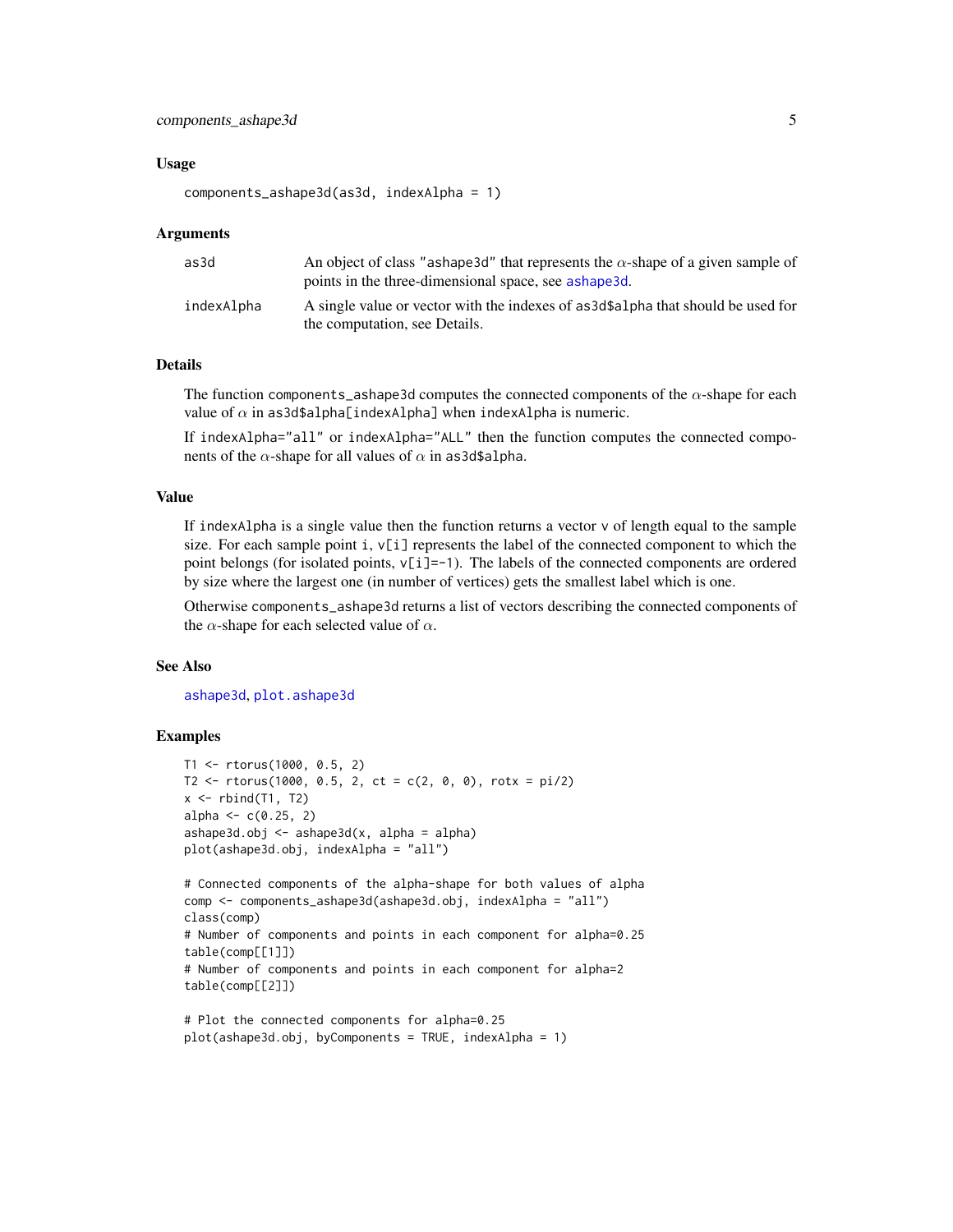<span id="page-5-0"></span>

#### Description

This function checks whether points are inside an  $\alpha$ -shape.

#### Usage

inashape3d(as3d, indexAlpha = 1, points)

# Arguments

| as3d       | An object of class "ashape 3d" that represents the $\alpha$ -shape of a given sample of<br>points in the three-dimensional space, see ashape3d. |
|------------|-------------------------------------------------------------------------------------------------------------------------------------------------|
| indexAlpha | A single value or vector with the indexes of as 3d\$alpha that should be used for<br>the computation, see Details.                              |
| points     | A 3-column matrix with the coordinates of the input points.                                                                                     |

# Details

The function inashape3d checks whether each point in points is inside the  $\alpha$ -shape for each value of  $\alpha$  in as3d\$alpha[indexAlpha].

If indexAlpha="all" or indexAlpha="ALL" then the function checks whether each point in points is inside the  $\alpha$ -shape for all values of  $\alpha$  in as3d\$alpha.

# Value

If indexAlpha is a single value then the function returns a vector of boolean of length the number of input points. The element at position i is TRUE if the point in points[i,] is inside the  $\alpha$ -shape. Otherwise inashape3d returns a list of vectors of boolean values (each object in the list as described above).

#### See Also

[ashape3d](#page-1-1)

#### Examples

```
T1 <- rtorus(2000, 0.5, 2)
T2 \le r torus(2000, 0.5, 2, ct = c(2, 0, 0), rotx = pi/2)
x \leftarrow \text{rbind}(T1, T2)ashape3d.obj \leq ashape3d(x, alpha = 0.4)
# Random sample of points in a plane
points <- matrix(c(5*runif(10000) - 2.5, rep(0.01, 5000)), nc = 3)
in3d <- inashape3d(ashape3d.obj, points = points)
plot(ashape3d.obj, transparency = 0.2)
```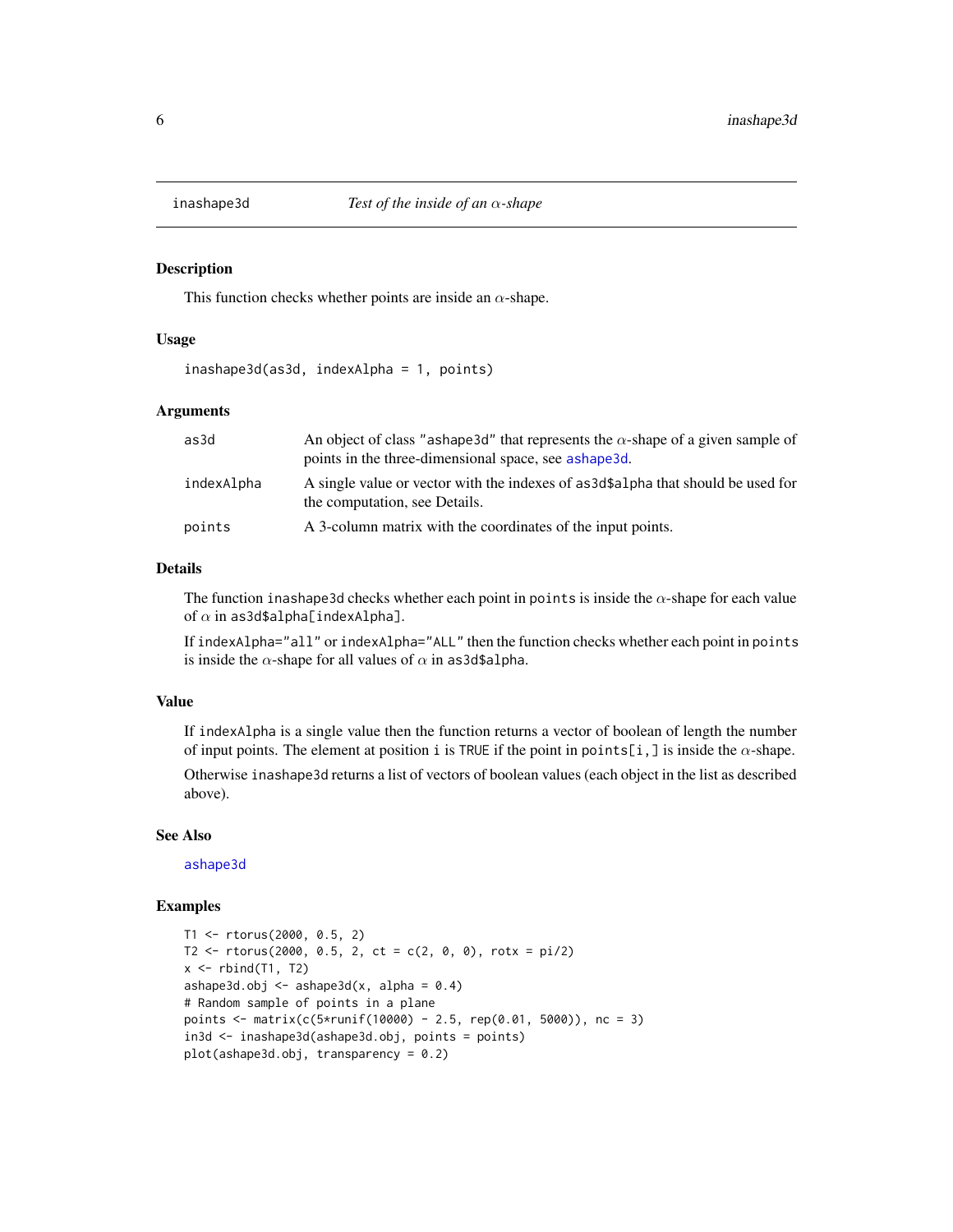# <span id="page-6-0"></span>plot.ashape3d 7

```
colors <- ifelse(in3d, "blue", "green")
rgl.points(points, col = colors)
```
<span id="page-6-1"></span>plot.ashape3d *Plot the* α*-shape in 3D*

# Description

This function plots the  $\alpha$ -shape in 3D using the package [rgl](#page-0-0).

#### Usage

```
## S3 method for class 'ashape3d'
plot(x, clear = TRUE, col = c(2, 2, 2), byComponents = FALSE,indexAlpha = 1, transparency = 1, walpha = FALKE, ...)
```
# Arguments

| $\mathsf{x}$ | An object of class "ashape 3d" that represents the $\alpha$ -shape of a given sample of<br>points in the three-dimensional space, see ashape3d. |
|--------------|-------------------------------------------------------------------------------------------------------------------------------------------------|
| clear        | Logical, specifying whether the current rgl device should be cleared.                                                                           |
| col          | A vector of length three specifying the colors of the triangles, edges and vertices<br>composing the $\alpha$ -shape, respectively.             |
| byComponents | Logical, if TRUE the connected components of the $\alpha$ -shape are represented in<br>different colors, see components_ashape3d.               |
| indexAlpha   | A single value or vector with the indexes of x\$alpha that should be used for the<br>computation, see Details.                                  |
| transparency | The coefficient of transparency, from 0 (transparent) to 1 (opaque), used to plot<br>the $\alpha$ -shape.                                       |
| walpha       | Logical, if TRUE the value of $\alpha$ is displayed in the rgl device.                                                                          |
| $\ddotsc$    | Material properties. See rg1. material for details.                                                                                             |

## Details

The function plot.ashape3d opens a rgl device for each value of  $\alpha$  in x\$alpha[indexAlpha]. Device information is displayed in the console.

If indexAlpha="all" or indexAlpha="ALL" then the function represents the  $\alpha$ -shape for all values of  $\alpha$  in as3d\$alpha.

# See Also

[ashape3d](#page-1-1), [components\\_ashape3d](#page-3-1)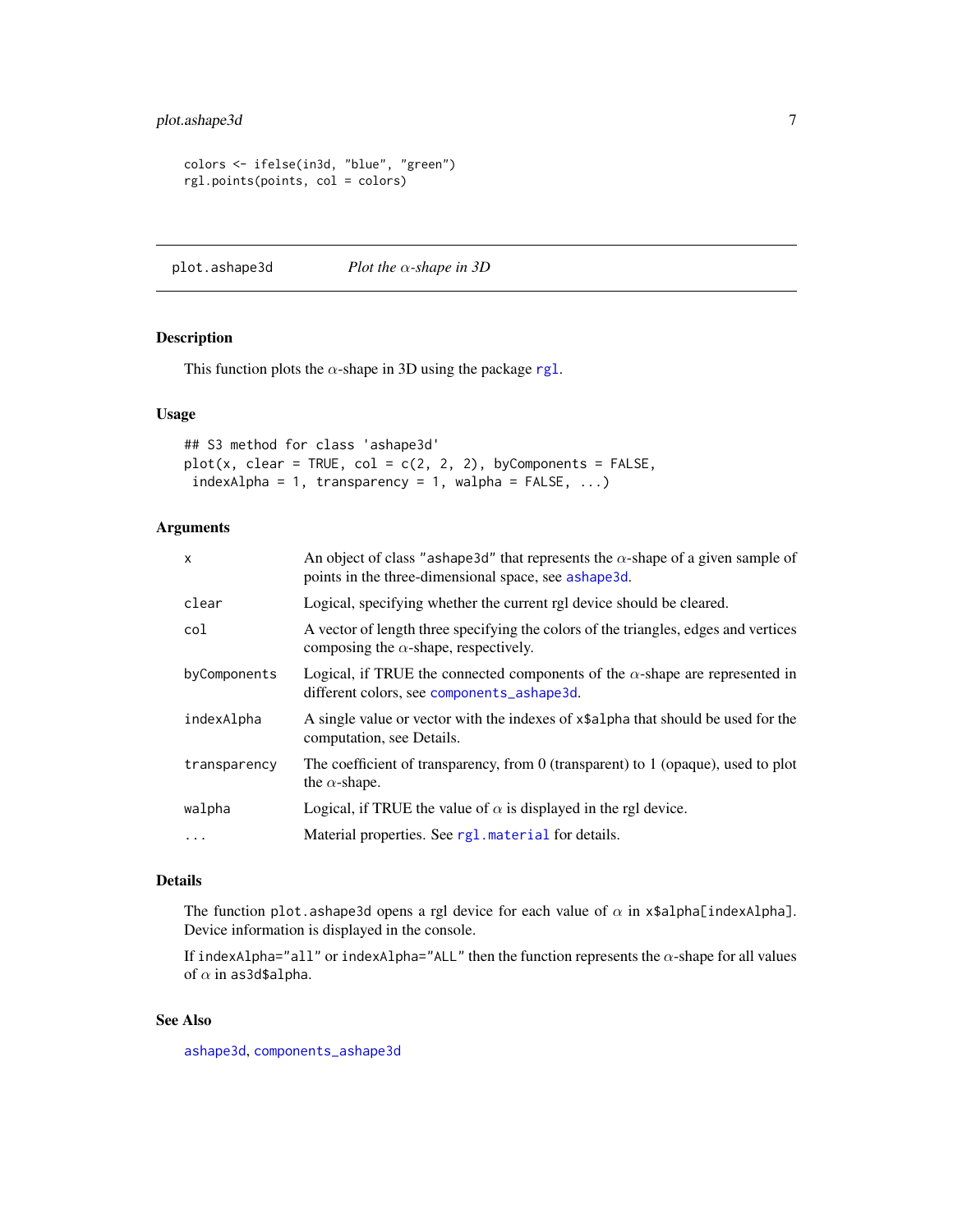# Examples

```
T1 <- rtorus(1000, 0.5, 2)
T2 \le rtorus(1000, 0.5, 2, ct = c(2, 0, 0), rotx = pi/2)
x \leftarrow \text{rbind(T1, T2)}alpha <- c(0.15, 0.25, 1)
ashape3d.obj <- ashape3d(x, alpha = alpha)
# Plot the alpha-shape for all values of alpha
plot(ashape3d.obj, indexAlpha = "all")
# Plot the connected components of the alpha-shape for alpha=0.25
plot(ashape3d.obj, byComponents = TRUE, indexAlpha = 2)
```
rtorus *Generate points in the torus*

#### Description

This function generates  $n$  random points within the torus whose minor radius is  $r$ , major radius is R and center is ct.

#### Usage

rtorus(n, r, R, ct =  $c(0, 0, 0)$ , rotx = NULL)

#### Arguments

| n            | Number of observations.                                                                      |
|--------------|----------------------------------------------------------------------------------------------|
| $\mathsf{r}$ | Minor radius (radius of the tube).                                                           |
| R            | Major radius (distance from the center of the tube to the center of the torus).              |
| ct           | A vector with the coordinates of the center of the torus.                                    |
| rotx         | If not NULL, a rotation through an angle rotx (in radians) about the x-axis is<br>performed. |

# Examples

```
T1 <- rtorus(2000, 0.5, 2.5)
rgl.bbox()
rgl.points(T1, col = 4)T2 \le rtorus(2000, 0.5, 2.5, ct = c(2, 0, 0.5), rotx = pi/2)
rgl.points(T2, col = 2)
```
<span id="page-7-0"></span>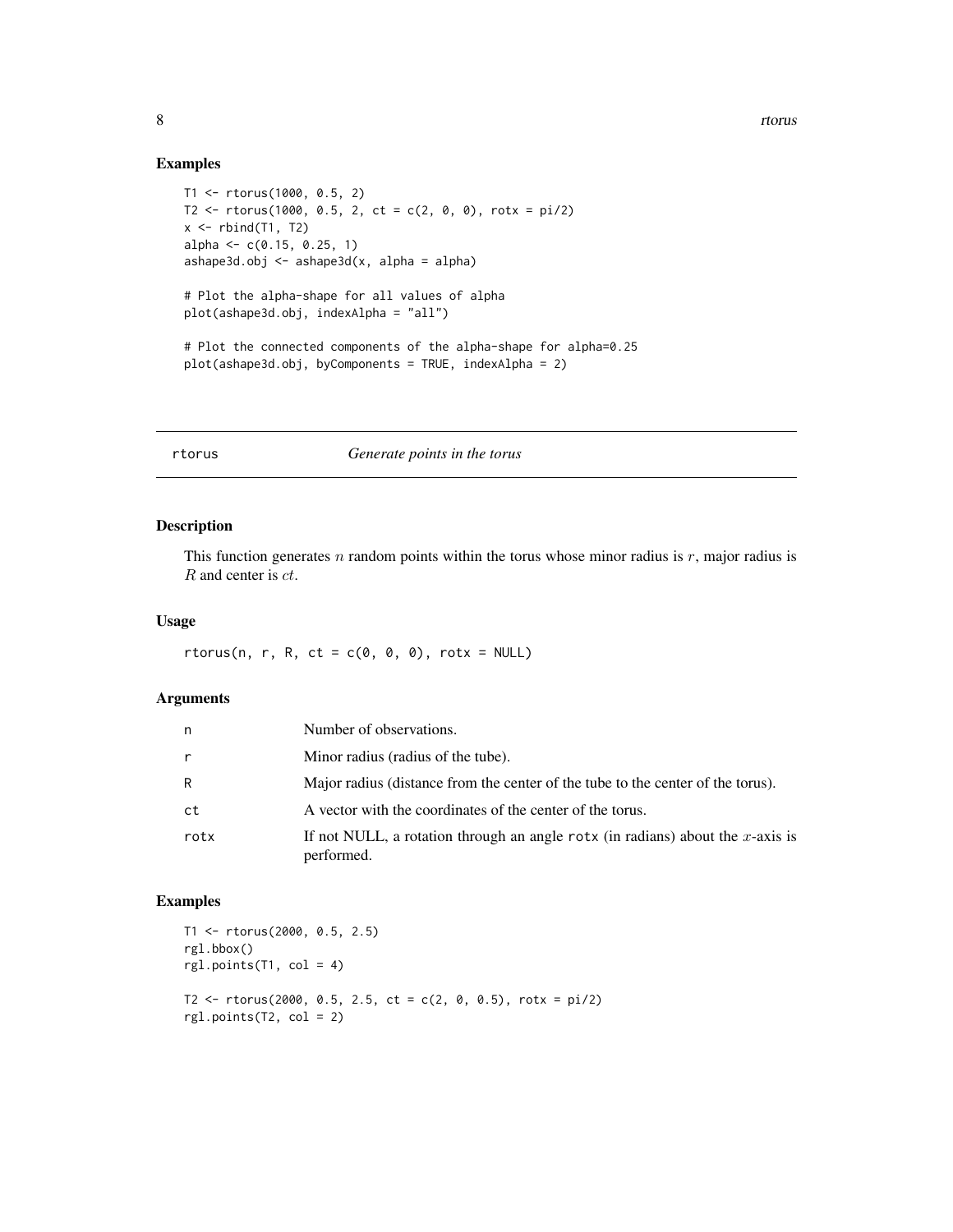<span id="page-8-0"></span>surfaceNormals *Normal vectors computation*

#### Description

This function calculates the normal vectors of all the triangles which belong to the boundary of the  $\alpha$ -shape.

# Usage

```
surfaceNormals(x, indexAlpha = 1, display = FALSE, col = 3, scale = 1, ...)
```
#### Arguments

| $\mathsf{x}$ | An object of class "ashape 3d" that represents the $\alpha$ -shape of a given sample of<br>points in the three-dimensional space, see ashape3d. |
|--------------|-------------------------------------------------------------------------------------------------------------------------------------------------|
| indexAlpha   | A single value or vector with the indexes of as3d\$a1pha that should be used for<br>the computation, see Details.                               |
| display      | Logical, if TRUE, surface Normals open a new rgl device and display the re-<br>lated $\alpha$ -shape and its normals vectors.                   |
| col          | Color of the normal vectors.                                                                                                                    |
| scale        | Scale parameter to control the length of the surface normals, only affect display.                                                              |
| .            | Material properties. See rg1. material for details.                                                                                             |

# Details

The function surfaceNormals computes the normal vectors of all the triangles which belong to the boundary of the  $\alpha$ -shape for each value of  $\alpha$  in x\$alpha[indexAlpha]. The magnitude of each vector is equal to the area of its associated triangle.

If indexAlpha="all" or indexAlpha="ALL" then the function computes the normal vectors for all values of  $\alpha$  in as3d\$alpha.

#### Value

If indexAlpha is a single value then the function returns an object of class "normals" with the following components:

| normals | Three-column matrix with the euclidean coordinates of the normal vectors.       |
|---------|---------------------------------------------------------------------------------|
| centers | Three-column matrix with the euclidean coordinates of the centers of the trian- |
|         | gles that form the $\alpha$ -shape.                                             |

Otherwise surfaceNormals returns a list of class "normals-List" (each object in the list as described above).

#### See Also

[ashape3d](#page-1-1)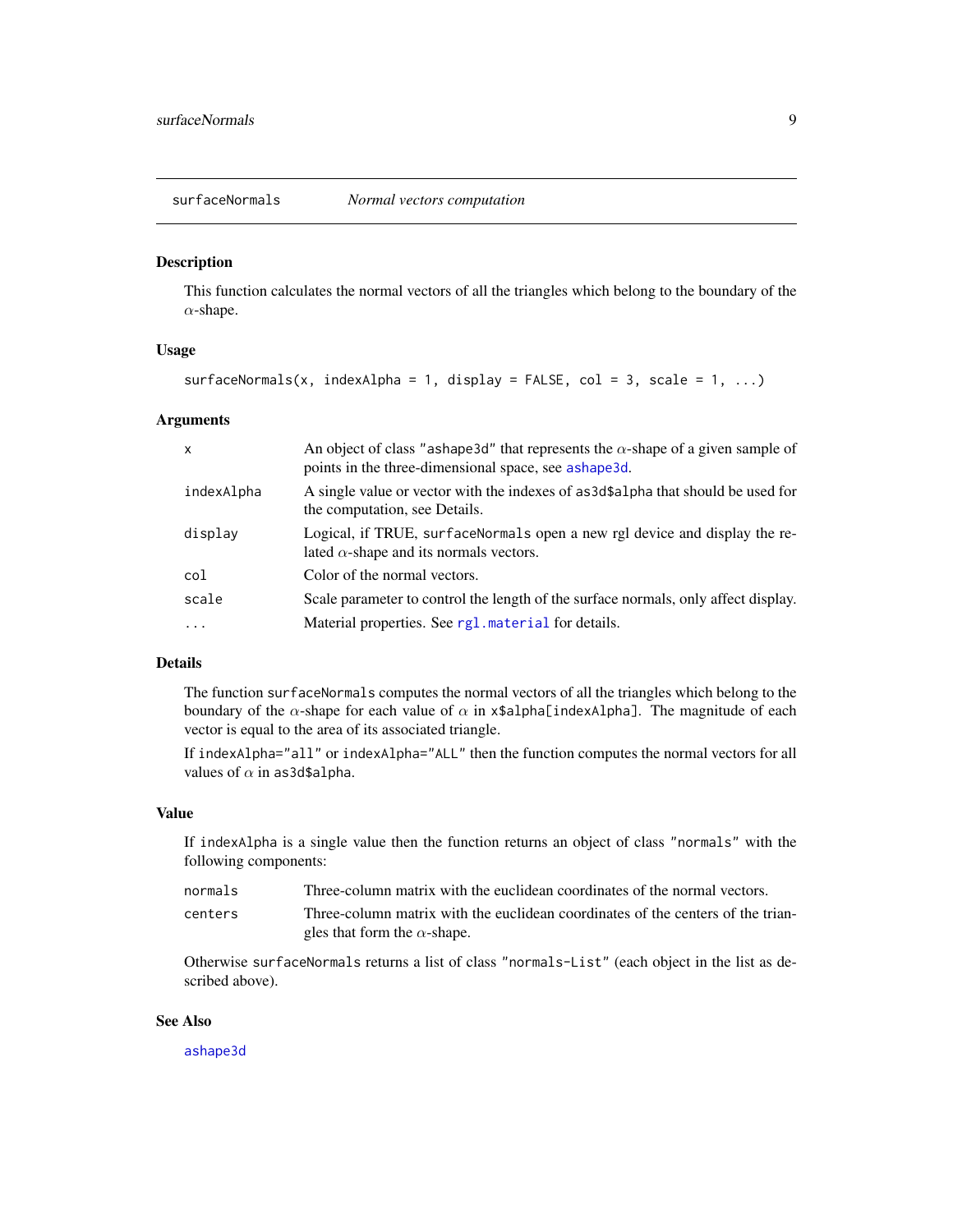#### Examples

```
x <- rtorus(1000, 0.5, 1)
alpha <- 0.25
ashape3d.obj \leftarrow ashape3d(x, alpha = alpha)surfaceNormals(ashape3d.obj, display = TRUE)
```
volume\_ashape3d *Volume computation*

#### Description

This function calculates the volume of the  $\alpha$ -shape of a given sample of points in the three-dimensional space.

#### Usage

```
volume_ashape3d(as3d, byComponents = FALSE, indexAlpha = 1)
```
#### Arguments

| as3d         | An object of class "ashape 3d" that represents the $\alpha$ -shape of a given sample of<br>points in the three-dimensional space, see ashape3d.                                                                   |
|--------------|-------------------------------------------------------------------------------------------------------------------------------------------------------------------------------------------------------------------|
| byComponents | Logical, if FALSE (default) volume_ashape3d computes the volume of the<br>whole $\alpha$ -shape. If TRUE, volume_ashape3d computes the volume of each con-<br>nected component of the $\alpha$ -shape separately. |
| indexAlpha   | A single value or vector with the indexes of as3d\$a1pha that should be used for<br>the computation, see Details.                                                                                                 |

#### Details

The function volume\_ashape3d computes the volume of the  $\alpha$ -shape for each value of  $\alpha$  in as3d\$alpha[indexAlpha] when indexAlpha is numeric.

If indexAlpha="all" or indexAlpha="ALL" then the function computes the volume of the  $\alpha$ -shape for all values of  $\alpha$  in as3d\$alpha.

#### Value

If indexAlpha is a single value then the function returns the volume of the  $\alpha$ -shape (if the argument byComponents is set to FALSE) or a vector with the volumes of each connected component of the  $\alpha$ -shape (if the argument by Components is set to TRUE).

Otherwise volume\_ashape3d returns a list (each object in the list as described above).

#### See Also

[ashape3d](#page-1-1), [components\\_ashape3d](#page-3-1)

<span id="page-9-0"></span>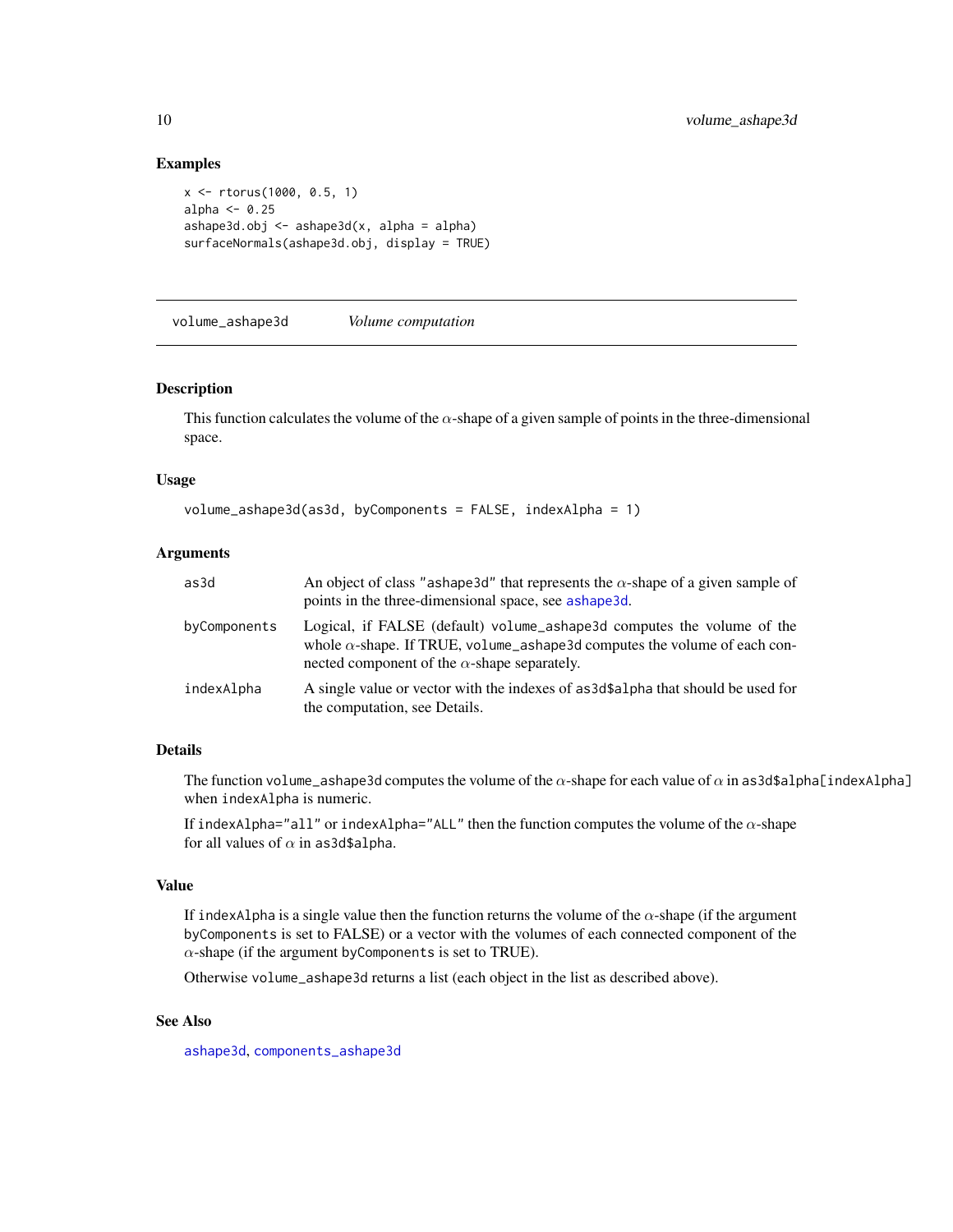# volume\_ashape3d 11

# Examples

```
C1 \leq - matrix(runif(6000), nc = 3)
C2 \le - matrix(runif(6000), nc = 3) + 2
x \leftarrow \text{rbind}(C1, C2)ashape3d.obj \leq ashape3d(x, alpha = 0.75)
plot(ashape3d.obj, byComponents = TRUE)
```
# Compute the volume of the alpha-shape volume\_ashape3d(ashape3d.obj) # Compute the volumes of the connected components of the alpha-shape volume\_ashape3d(ashape3d.obj, byComponents = TRUE)